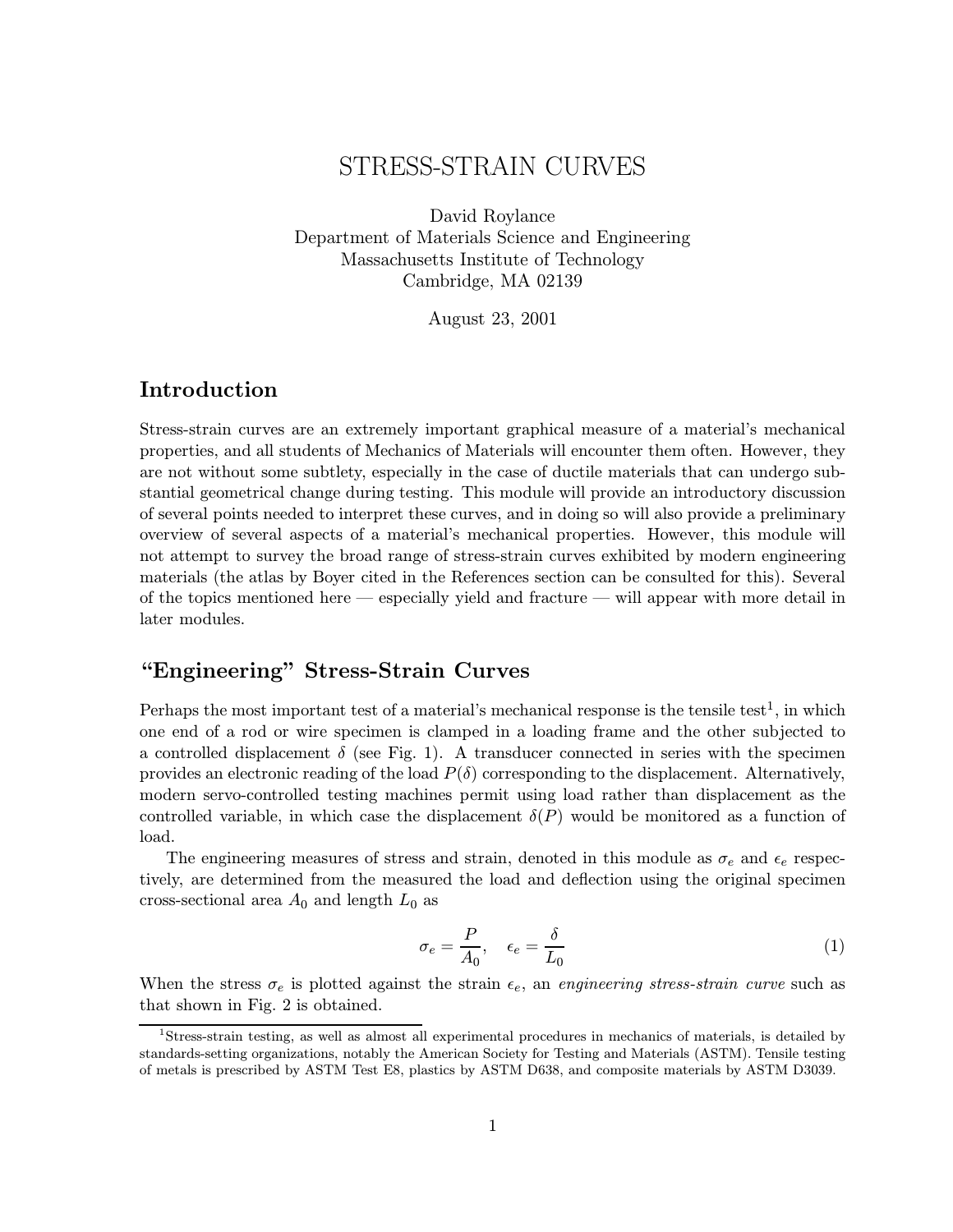

Figure 1: The tension test.



Figure 2: Low-strain region of the engineering stress-strain curve for annealed polycrystaline copper; this curve is typical of that of many ductile metals.

In the early (low strain) portion of the curve, many materials obey Hooke's law to a reasonable approximation, so that stress is proportional to strain with the constant of proportionality being the modulus of elasticity or Young's modulus, denoted E:

$$
\sigma_e = E \epsilon_e \tag{2}
$$

As strain is increased, many materials eventually deviate from this linear proportionality, the point of departure being termed the proportional limit. This nonlinearity is usually associated with stress-induced "plastic" flow in the specimen. Here the material is undergoing a rearrangement of its internal molecular or microscopic structure, in which atoms are being moved to new equilibrium positions. This plasticity requires a mechanism for molecular mobility, which in crystalline materials can arise from dislocation motion (discussed further in a later module.) Materials lacking this mobility, for instance by having internal microstructures that block dislocation motion, are usually brittle rather than ductile. The stress-strain curve for brittle materials are typically linear over their full range of strain, eventually terminating in fracture without appreciable plastic flow.

Note in Fig. 2 that the stress needed to increase the strain beyond the proportional limit in a ductile material continues to rise beyond the proportional limit; the material requires an ever-increasing stress to continue straining, a mechanism termed strain hardening.

These microstructural rearrangements associated with plastic flow are usually not reversed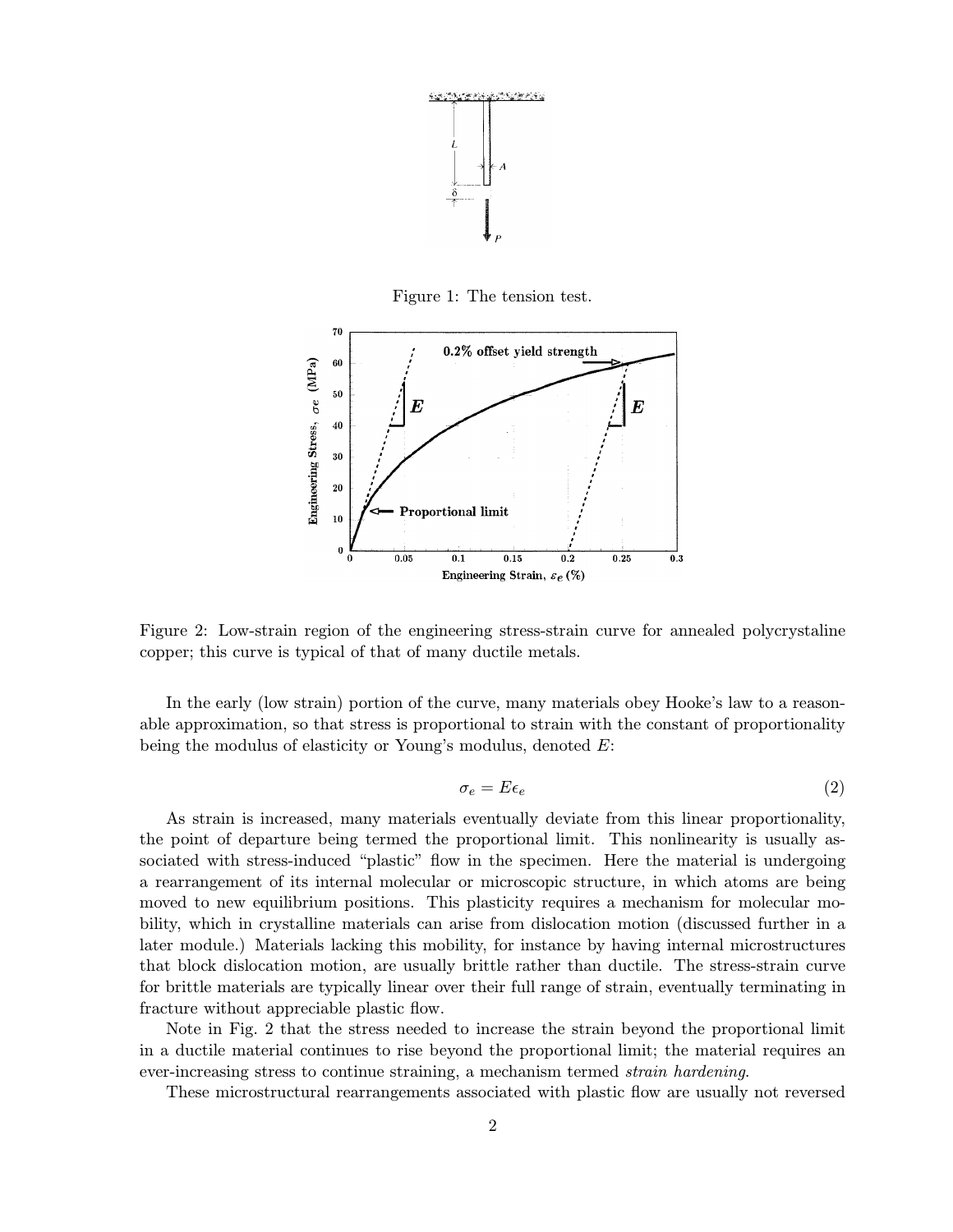when the load is removed, so the proportional limit is often the same as or at least close to the materials's elastic limit. Elasticity is the property of complete and immediate recovery from an imposed displacement on release of the load, and the elastic limit is the value of stress at which the material experiences a permanent residual strain that is not lost on unloading. The residual strain induced by a given stress can be determined by drawing an unloading line from the highest point reached on the se - ee curve at that stress back to the strain axis, drawn with a slope equal to that of the initial elastic loading line. This is done because the material unloads elastically, there being no force driving the molecular structure back to its original position.

A closely related term is the yield stress, denoted  $\sigma_Y$  in these modules; this is the stress needed to induce plastic deformation in the specimen. Since it is often difficult to pinpoint the exact stress at which plastic deformation begins, the yield stress is often taken to be the stress needed to induce a specified amount of permanent strain, typically 0.2%. The construction used to find this "offset yield stress" is shown in Fig. 2, in which a line of slope  $E$  is drawn from the strain axis at  $\epsilon_e = 0.2\%$ ; this is the unloading line that would result in the specified permanent strain. The stress at the point of intersection with the  $\sigma_e - \epsilon_e$  curve is the offset yield stress.

Figure 3 shows the engineering stress-strain curve for copper with an enlarged scale, now showing strains from zero up to specimen fracture. Here it appears that the rate of strain hardening<sup>2</sup> diminishes up to a point labeled UTS, for Ultimate Tensile Strength (denoted  $\sigma_f$  in these modules). Beyond that point, the material appears to strain soften, so that each increment of additional strain requires a smaller stress.



Figure 3: Full engineering stress-strain curve for annealed polycrystalline copper.

The apparent change from strain hardening to strain softening is an artifact of the plotting procedure, however, as is the maximum observed in the curve at the UTS. Beyond the yield point, molecular flow causes a substantial reduction in the specimen cross-sectional area A, so the true stress  $\sigma_t = P/A$  actually borne by the material is larger than the engineering stress computed from the original cross-sectional area  $(\sigma_e = P/A_0)$ . The load must equal the true stress times the actual area  $(P = \sigma_t A)$ , and as long as strain hardening can increase  $\sigma_t$  enough to compensate for the reduced area  $A$ , the load and therefore the engineering stress will continue to rise as the strain increases. Eventually, however, the decrease in area due to flow becomes larger than the increase in true stress due to strain hardening, and the load begins to fall. This

<sup>&</sup>lt;sup>2</sup>The strain hardening rate is the slope of the stress-strain curve, also called the *tangent modulus*.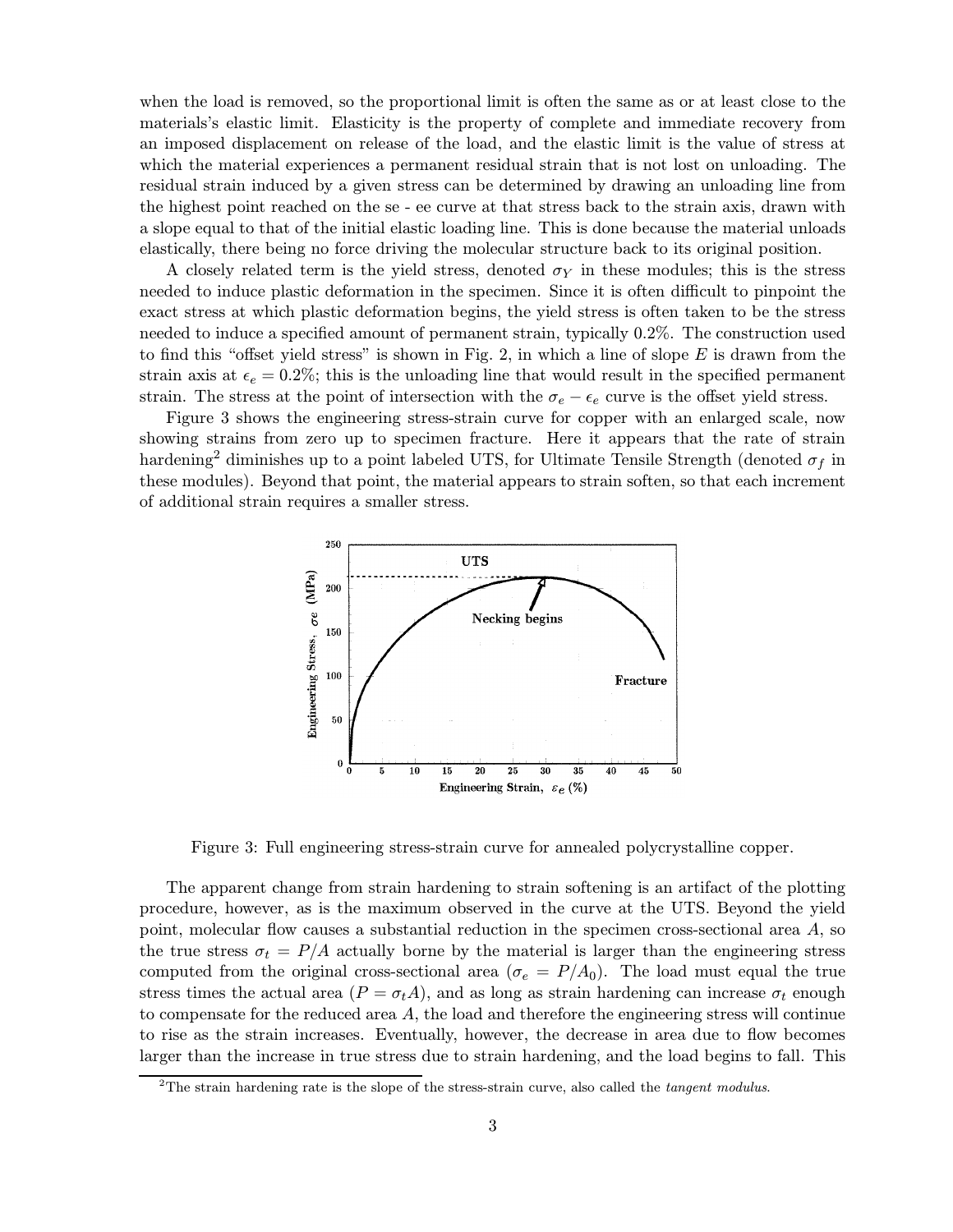is a geometrical effect, and if the true stress rather than the engineering stress were plotted no maximum would be observed in the curve.

At the UTS the differential of the load P is zero, giving an analytical relation between the true stress and the area at necking:

$$
P = \sigma_t A \to dP = 0 = \sigma_t dA + Ad\sigma_t \to -\frac{dA}{A} = \frac{d\sigma_t}{\sigma_t}
$$
\n(3)

The last expression states that the load and therefore the engineering stress will reach a maximum as a function of strain when the fractional decrease in area becomes equal to the fractional increase in true stress.

Even though the UTS is perhaps the materials property most commonly reported in tensile tests, it is not a direct measure of the material due to the influence of geometry as discussed above, and should be used with caution. The yield stress  $\sigma_Y$  is usually preferred to the UTS in designing with ductile metals, although the UTS is a valid design criterion for brittle materials that do not exhibit these flow-induced reductions in cross-sectional area.

The true stress is not quite uniform throughout the specimen, and there will always be some location - perhaps a nick or some other defect at the surface - where the local stress is maximum. Once the maximum in the engineering curve has been reached, the localized flow at this site cannot be compensated by further strain hardening, so the area there is reduced further. This increases the local stress even more, which accelerates the flow further. This localized and increasing flow soon leads to a "neck" in the gage length of the specimen such as that seen in Fig. 4.



Figure 4: Necking in a tensile specimen.

Until the neck forms, the deformation is essentially uniform throughout the specimen, but after necking all subsequent deformation takes place in the neck. The neck becomes smaller and smaller, local true stress increasing all the time, until the specimen fails. This will be the failure mode for most ductile metals. As the neck shrinks, the nonuniform geometry there alters the uniaxial stress state to a complex one involving shear components as well as normal stresses. The specimen often fails finally with a "cup and cone" geometry as seen in Fig. 5, in which the outer regions fail in shear and the interior in tension. When the specimen fractures, the engineering strain at break — denoted  $\epsilon_f$  — will include the deformation in the necked region and the unnecked region together. Since the true strain in the neck is larger than that in the unnecked material, the value of  $\epsilon_f$  will depend on the fraction of the gage length that has necked. Therefore,  $\epsilon_f$  is a function of the specimen geometry as well as the material, and thus is only a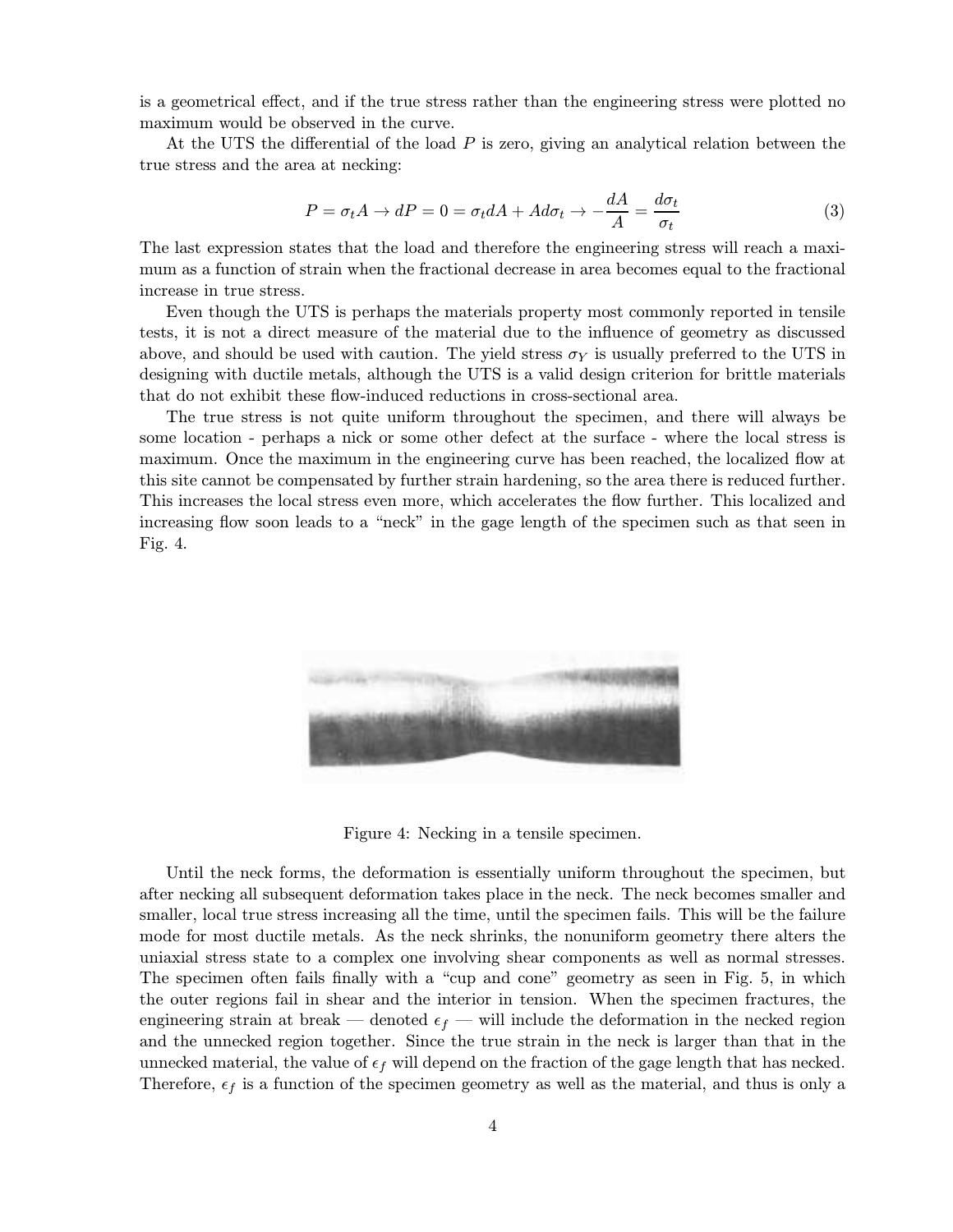crude measure of material ductility.



Figure 5: Cup-and-cone fracture in a ductile metal.

Figure 6 shows the engineering stress-strain curve for a semicrystalline thermoplastic. The response of this material is similar to that of copper seen in Fig. 3, in that it shows a proportional limit followed by a maximum in the curve at which necking takes place. (It is common to term this maximum as the yield stress in plastics, although plastic flow has actually begun at earlier strains.)



Figure 6: Stress-strain curve for polyamide (nylon) thermoplastic.

The polymer, however, differs dramatically from copper in that the neck does not continue shrinking until the specimen fails. Rather, the material in the neck stretches only to a "natural draw ratio" which is a function of temperature and specimen processing, beyond which the material in the neck stops stretching and new material at the neck shoulders necks down. The neck then propagates until it spans the full gage length of the specimen, a process called *drawing*. This process can be observed without the need for a testing machine, by stretching a polyethylene "six-pack holder," as seen in Fig. 7.

Not all polymers are able to sustain this drawing process. As will be discussed in the next section, it occurs when the necking process produces a strengthened microstructure whose breaking load is greater than that needed to induce necking in the untransformed material just outside the neck.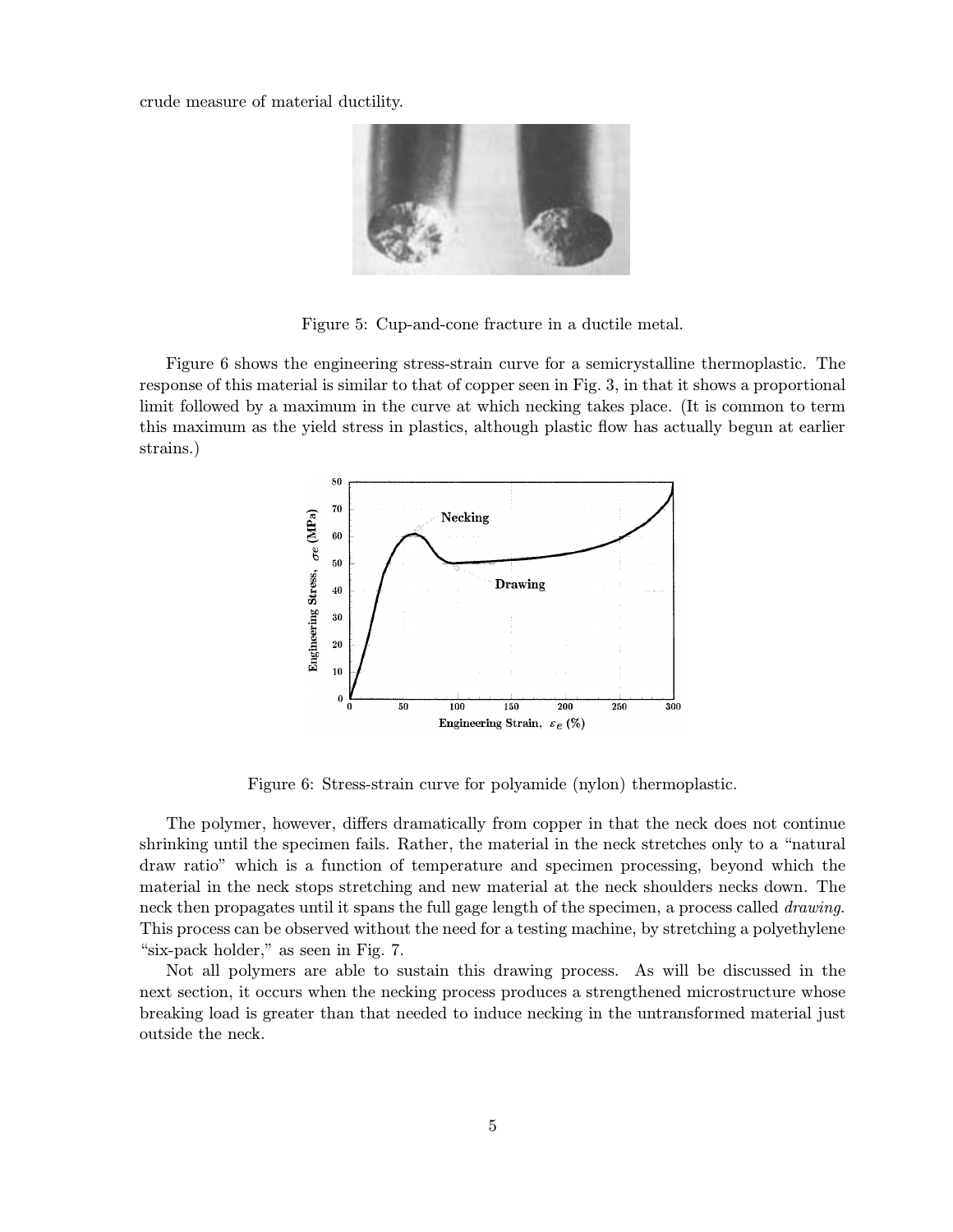

Figure 7: Necking and drawing in a 6-pack holder.

## "True" Stress-Strain Curves

As discussed in the previous section, the engineering stress-strain curve must be interpreted with caution beyond the elastic limit, since the specimen dimensions experience substantial change from their original values. Using the true stress  $\sigma_t = P/A$  rather than the engineering stress  $\sigma_e = P/A_0$  can give a more direct measure of the material's response in the plastic flow range. A measure of strain often used in conjunction with the true stress takes the increment of strain to be the incremental increase in displacement  $dL$  divided by the current length  $L$ :

$$
d\epsilon_t = \frac{dL}{l} \to \epsilon_t = \int_{l_0}^{L} \frac{1}{L} dL = \ln \frac{L}{L_0}
$$
 (4)

This is called the "true" or "logarithmic" strain.

During yield and the plastic-flow regime following yield, the material flows with negligible change in volume; increases in length are offset by decreases in cross-sectional area. Prior to necking, when the strain is still uniform along the specimen length, this volume constraint can be written:

$$
dV = 0 \to AL = A_0 L_0 \to \frac{L}{L_0} = \frac{A}{A_0} \tag{5}
$$

The ratio  $L/L_0$  is the *extension ratio*, denoted as  $\lambda$ . Using these relations, it is easy to develop relations between true and engineering measures of tensile stress and strain (see Prob. 2):

$$
\sigma_t = \sigma_e (1 + \epsilon_e) = \sigma_e \lambda, \quad \epsilon_t = \ln (1 + \epsilon_e) = \ln \lambda \tag{6}
$$

These equations can be used to derive the true stress-strain curve from the engineering curve, up to the strain at which necking begins. Figure 8 is a replot of Fig. 3, with the true stress-strain curve computed by this procedure added for comparison.

Beyond necking, the strain is nonuniform in the gage length and to compute the true stressstrain curve for greater engineering strains would not be meaningful. However, a complete true stress-strain curve could be drawn if the neck area were monitored throughout the tensile test, since for logarithmic strain we have

$$
\frac{L}{L_0} = \frac{A}{A_0} \to \epsilon_t = \ln \frac{L}{L_0} = \ln \frac{A}{A_0}
$$
\n<sup>(7)</sup>

Ductile metals often have true stress-strain relations that can be described by a simple power-law relation of the form: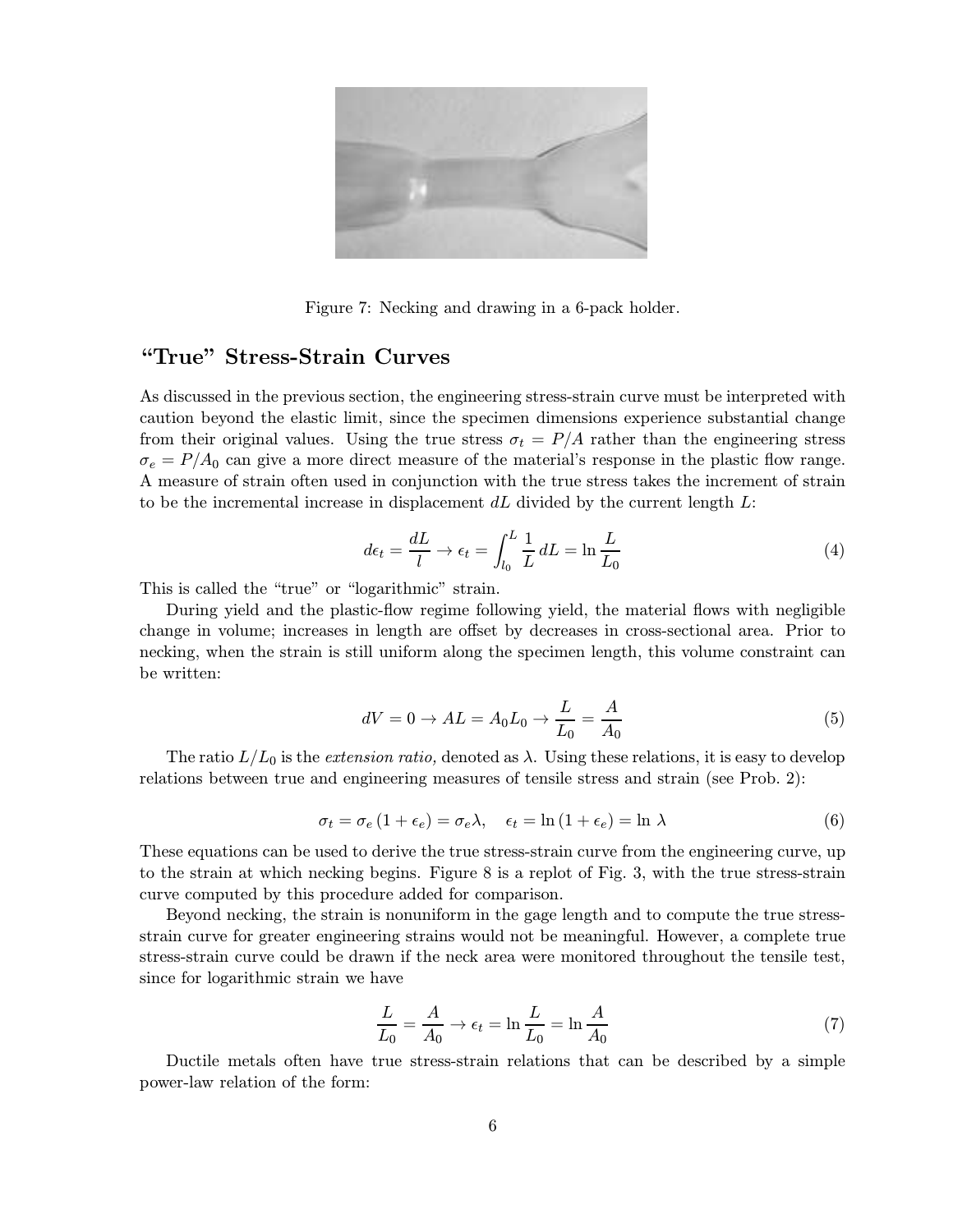

Figure 8: Comparison of engineering and true stress-strain curves for copper. An arrow indicates the position on the "true" curve of the UTS on the engineering curve.

$$
\sigma_t = A\epsilon_t^n \to \log \sigma_t = \log A + n \log \epsilon_t \tag{8}
$$

Figure 9 is a log-log plot of the true stress-strain data<sup>3</sup> for copper from Fig. 8 that demonstrates this relation. Here the parameter  $n = 0.474$  is called the *strain hardening parameter*, useful as a measure of the resistance to necking. Ductile metals at room temperature usually exhibit values of  $n$  from 0.02 to 0.5.



Figure 9: Power-law representation of the plastic stress-strain relation for copper.

A graphical method known as the "Considere construction" uses a form of the true stressstrain curve to quantify the differences in necking and drawing from material to material. This method replots the tensile stress-strain curve with true stress  $\sigma_t$  as the ordinate and extension ratio  $\lambda = L/L_0$  as the abscissa. From Eqn. 6, the engineering stress  $\sigma_e$  corresponding to any

<sup>&</sup>lt;sup>3</sup>Here percent strain was used for  $\epsilon_t$ ; this produces the same value for n but a different A than if full rather than percentage values were used.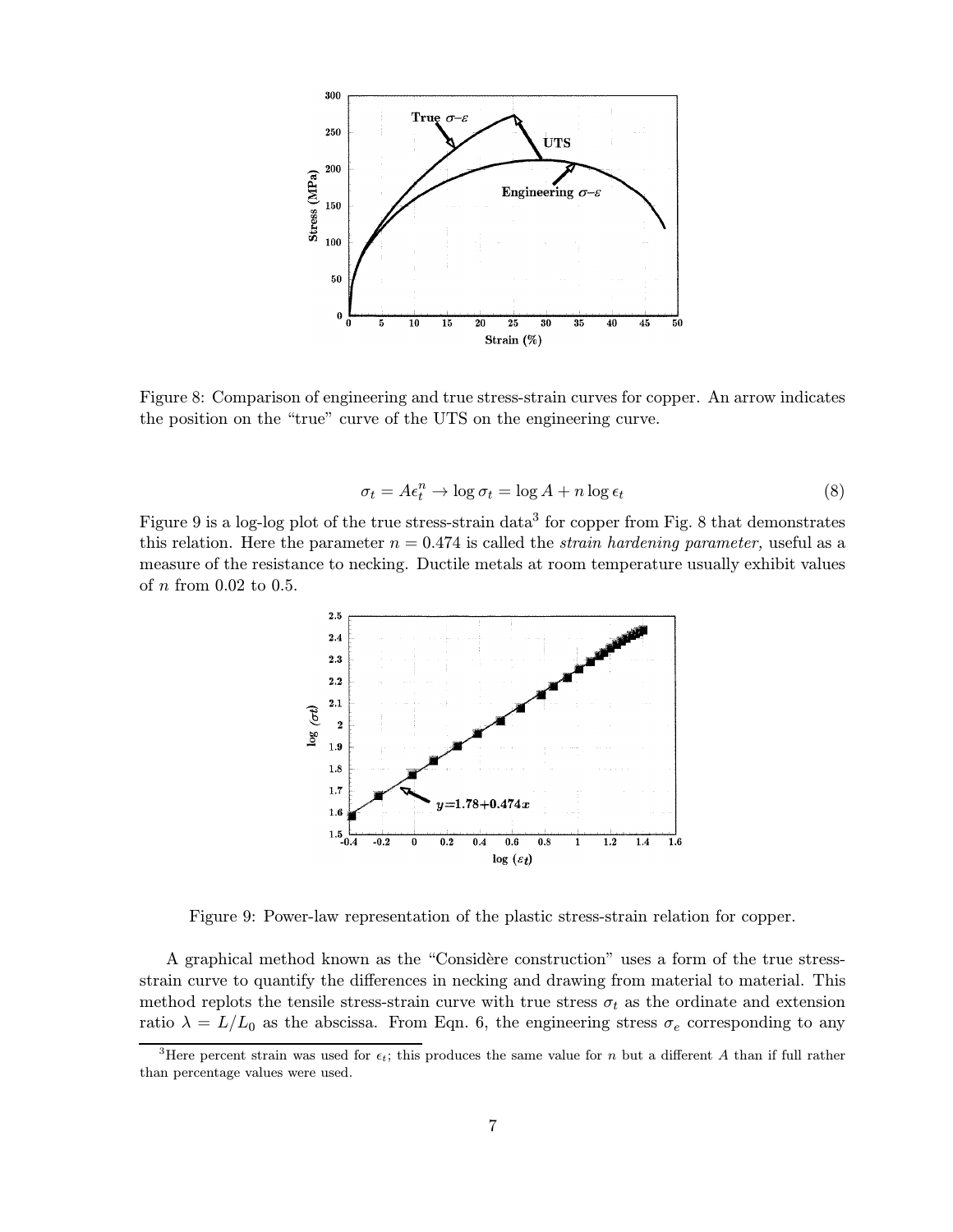value of true stress  $\sigma_t$  is slope of a secant line drawn from origin  $(\lambda = 0, \text{ not } \lambda = 1)$  to intersect the  $\sigma_t - \lambda$  curve at  $\sigma_t$ .



Figure 10: Considère construction. (a) True stress-strain curve with no tangents - no necking or drawing. (b) One tangent - necking but not drawing. (c) Two tangents - necking and drawing.

Among the many possible shapes the true stress-strain curves could assume, let us consider the concave up, concave down, and sigmoidal shapes shown in Fig. 10. These differ in the number of tangent points that can be found for the secant line, and produce the following yield characteristics:

- (a) No tangents: Here the curve is always concave upward as in part (a) of Fig. 10, so the slope of the secant line rises continuously. Therefore the engineering stress rises as well, without showing a yield drop. Eventually fracture intercedes, so a true stress-strain curve of this shape identifies a material that fractures before it yields.
- (b) One tangent: The curve is concave downward as in part (b) of Fig. 10, so a secant line reaches a tangent point at  $\lambda = \lambda_Y$ . The slope of the secant line, and therefore the engineering stress as well, begins to fall at this point. This is then the yield stress  $\sigma_Y$  seen as a maximum in stress on a conventional stress-strain curve, and  $\lambda_Y$  is the extension ratio at yield. The yielding process begins at some adventitious location in the gage length of the specimen, and continues at that location rather than being initiated elsewhere because the secant modulus has been reduced at the first location. The specimen is now flowing at a single location with decreasing resistance, leading eventually to failure. Ductile metals such as aluminum fail in this way, showing a marked reduction in cross sectional area at the position of yield and eventual fracture.
- (c) Two tangents: For sigmoidal stress-strain curves as in part (c) of Fig. 10, the engineering stress begins to fall at an extension ration  $\lambda_Y$ , but then rises again at  $\lambda_d$ . As in the previous one-tangent case, material begins to yield at a single position when  $\lambda = \lambda_Y$ , producing a neck that in turn implies a nonuniform distribution of strain along the gage length. Material at the neck location then stretches to  $\lambda_d$ , after which the engineering stress there would have to rise to stretch it further. But this stress is greater than that needed to stretch material at the edge of the neck from  $\lambda_Y$  to  $\lambda_d$ , so material already in the neck stops stretching and the neck propagates outward from the initial yield location. Only material within the neck shoulders is being stretched during propagation, with material inside the necked-down region holding constant at  $\lambda_d$ , the material's "natural draw ratio," and material outside holding at  $\lambda_Y$ . When all the material has been drawn into the necked region, the stress begins to rise uniformly in the specimen until eventually fracture occurs.

The increase in strain hardening rate needed to sustain the drawing process in semicrystalline polymers arises from a dramatic transformation in the material's microstructure. These materials are initially "spherulitic," containing flat lamellar crystalline plates, perhaps 10 nm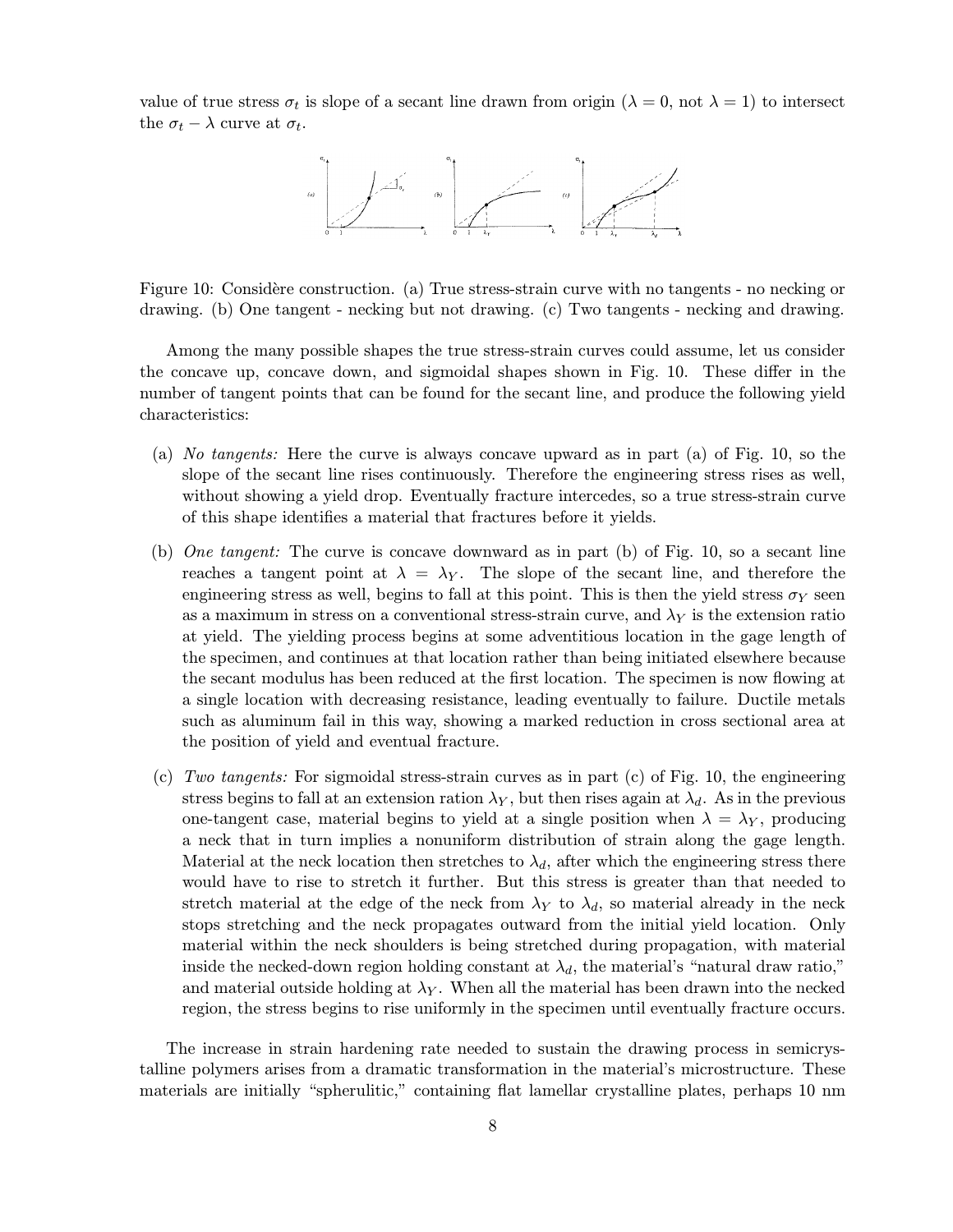thick, arranged radially outward in a spherical domain. As the induced strain increases, these spherulites are first deformed in the straining direction. As the strain increases further, the spherulites are broken apart and the lamellar fragments rearranged with a dominantly axial molecular orientation to become what is known as the fibrillar microstructure. With the strong covalent bonds now dominantly lined up in the load-bearing direction, the material exhibits markedly greater strengths and stiffnesses — by perhaps an order of magnitude — than in the original material. This structure requires a much higher strain hardening rate for increased strain, causing the upturn and second tangent in the true stress-strain curve.

#### Strain energy

The area under the  $\sigma_e - \epsilon_e$  curve up to a given value of strain is the total mechanical energy per unit volume consumed by the material in straining it to that value. This is easily shown as follows:

$$
U^* = \frac{1}{V} \int P dL = \int_0^L \frac{P}{A_0} \frac{dL}{L_0} = \int_0^\epsilon \sigma d\epsilon \tag{9}
$$

In the absence of molecular slip and other mechanisms for energy dissipation, this mechanical energy is stored reversibly within the material as strain energy. When the stresses are low enough that the material remains in the elastic range, the strain energy is just the triangular area in Fig. 11:



Figure 11: Strain energy = area under stress-strain curve.

Note that the strain energy increases quadratically with the stress or strain; i.e. that as the strain increases the energy stored by a given increment of additional strain grows as the square of the strain. This has important consequences, one example being that an archery bow cannot be simply a curved piece of wood to work well. A real bow is initially straight, then bent when it is strung; this stores substantial strain energy in it. When it is bent further on drawing the arrow back, the energy available to throw the arrow is very much greater than if the bow were simply carved in a curved shape without actually bending it.

Figure 12 shows schematically the amount of strain energy available for two equal increments of strain  $\Delta \epsilon$ , applied at different levels of existing strain.

The area up to the yield point is termed the *modulus of resilience*, and the total area up to fracture is termed the *modulus of toughness*; these are shown in Fig. 13. The term "modulus" is used because the units of strain energy per unit volume are  $N-m/m^3$  or  $N/m^2$ , which are the same as stress or modulus of elasticity. The term "resilience" alludes to the concept that up to the point of yielding, the material is unaffected by the applied stress and upon unloading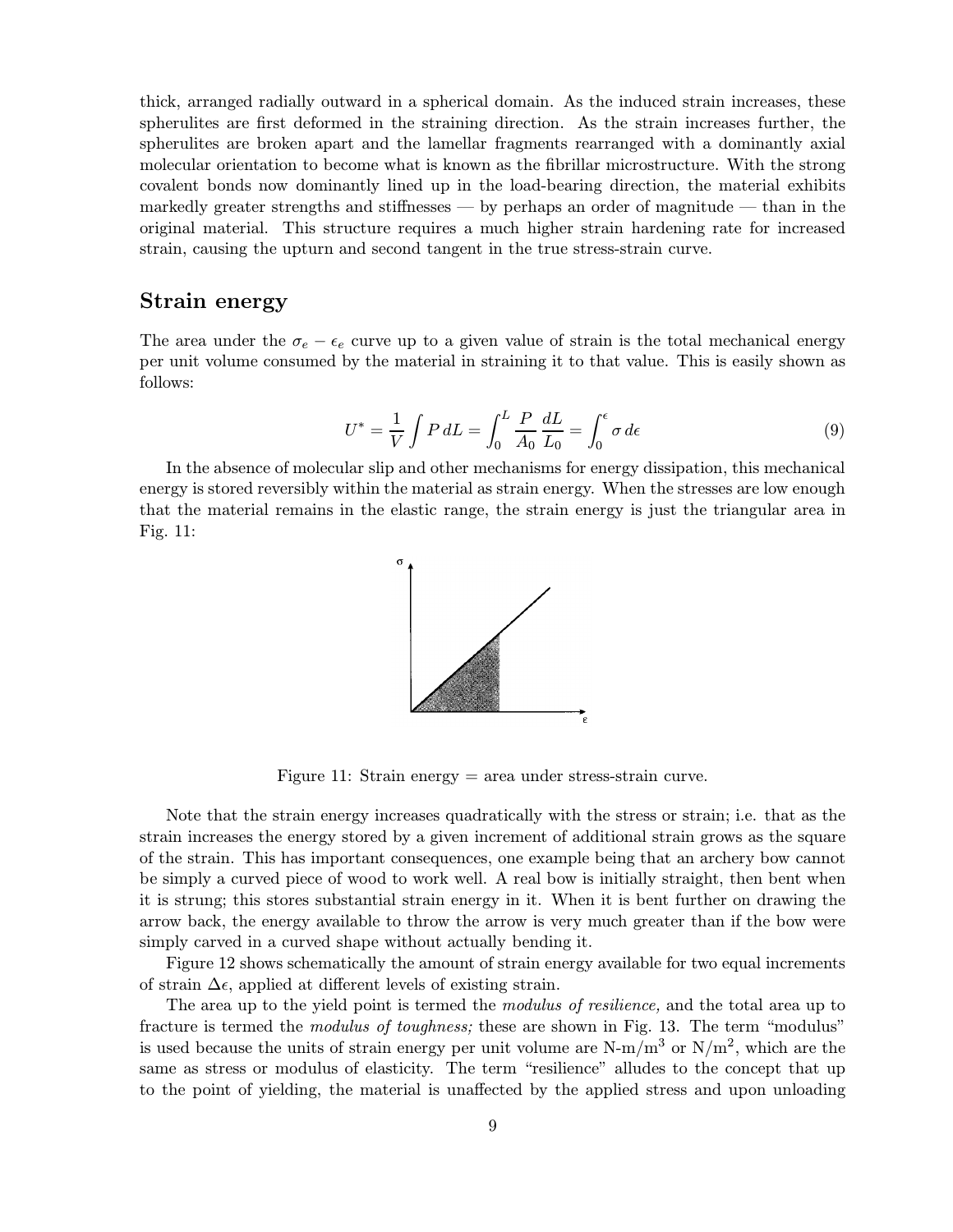

Figure 12: Energy associated with increments of strain

| Material            | Maximum     | Maximum     | Modulus of         | Density                | Max. Energy |
|---------------------|-------------|-------------|--------------------|------------------------|-------------|
|                     | Strain, $%$ | Stress, MPa | Toughness, $MJ/m3$ | $\text{kg}/\text{m}^3$ | J/kg        |
| Ancient Iron        | 0.03        | 70          | 0.01               | 7,800                  | $1.3\,$     |
| Modern spring steel | 0.3         | 700         | $1.0\,$            | 7,800                  | 130         |
| Yew wood            | $0.3\,$     | 120         | $0.5\,$            | 600                    | 900         |
| Tendon              | $8.0\,$     | 70          | 2.8                | 1,100                  | 2,500       |
| Rubber              | 300         |             | $10.0\,$           | 1,200                  | 8,000       |

Table 1: Energy absorption of various materials.

will return to its original shape. But when the strain exceeds the yield point, the material is deformed irreversibly, so that some residual strain will persist even after unloading. The modulus of resilience is then the quantity of energy the material can absorb without suffering damage. Similarly, the modulus of toughness is the energy needed to completely fracture the material. Materials showing good impact resistance are generally those with high moduli of toughness.



Figure 13: Moduli of resilience and toughness.

Table 1<sup>4</sup> lists energy absorption values for a number of common materials. Note that natural and polymeric materials can provide extremely high energy absorption per unit weight.

During loading, the area under the stress-strain curve is the strain energy per unit volume absorbed by the material. Conversely, the area under the unloading curve is the energy released by the material. In the elastic range, these areas are equal and no net energy is absorbed. But

<sup>&</sup>lt;sup>4</sup> J.E. Gordon, *Structures, or Why Things Don't Fall Down*, Plenum Press, New York, 1978.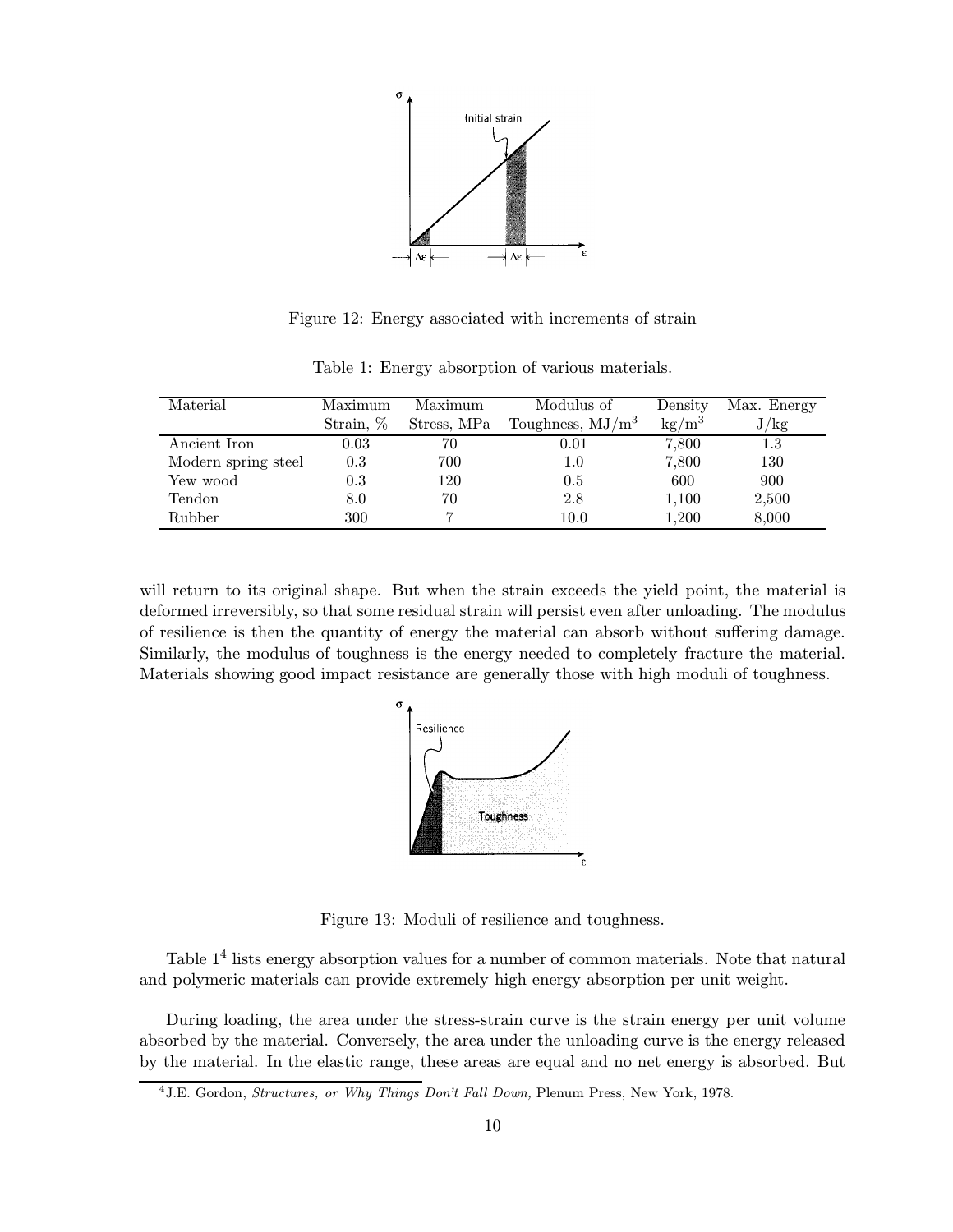if the material is loaded into the plastic range as shown in Fig. 14, the energy absorbed exceeds the energy released and the difference is dissipated as heat.



Figure 14: Energy  $loss = area$  under stress-strain loop.

### Compression

The above discussion is concerned primarily with simple tension, i.e. uniaxial loading that increases the interatomic spacing. However, as long as the loads are sufficiently small (stresses less than the proportional limit), in many materials the relations outlined above apply equally well if loads are placed so as to put the specimen in compression rather than tension. The expression for deformation and a given load  $\delta = PL/AE$  applies just as in tension, with negative values for  $\delta$  and P indicating compression. Further, the modulus E is the same in tension and compression to a good approximation, and the stress-strain curve simply extends as a straight line into the third quadrant as shown in Fig. 15.



Figure 15: Stress-strain curve in tension and compression.

There are some practical difficulties in performing stress-strain tests in compression. If excessively large loads are mistakenly applied in a tensile test, perhaps by wrong settings on the testing machine, the specimen simply breaks and the test must be repeated with a new specimen. But in compression, a mistake can easily damage the load cell or other sensitive components, since even after specimen failure the loads are not necessarily relieved.

Specimens loaded cyclically so as to alternate between tension and compression can exhibit hysteresis loops if the loads are high enough to induce plastic flow (stresses above the yield stress). The enclosed area in the loop seen in Fig. 16 is the strain energy per unit volume released as heat in each loading cycle. This is the well-known tendency of a wire that is being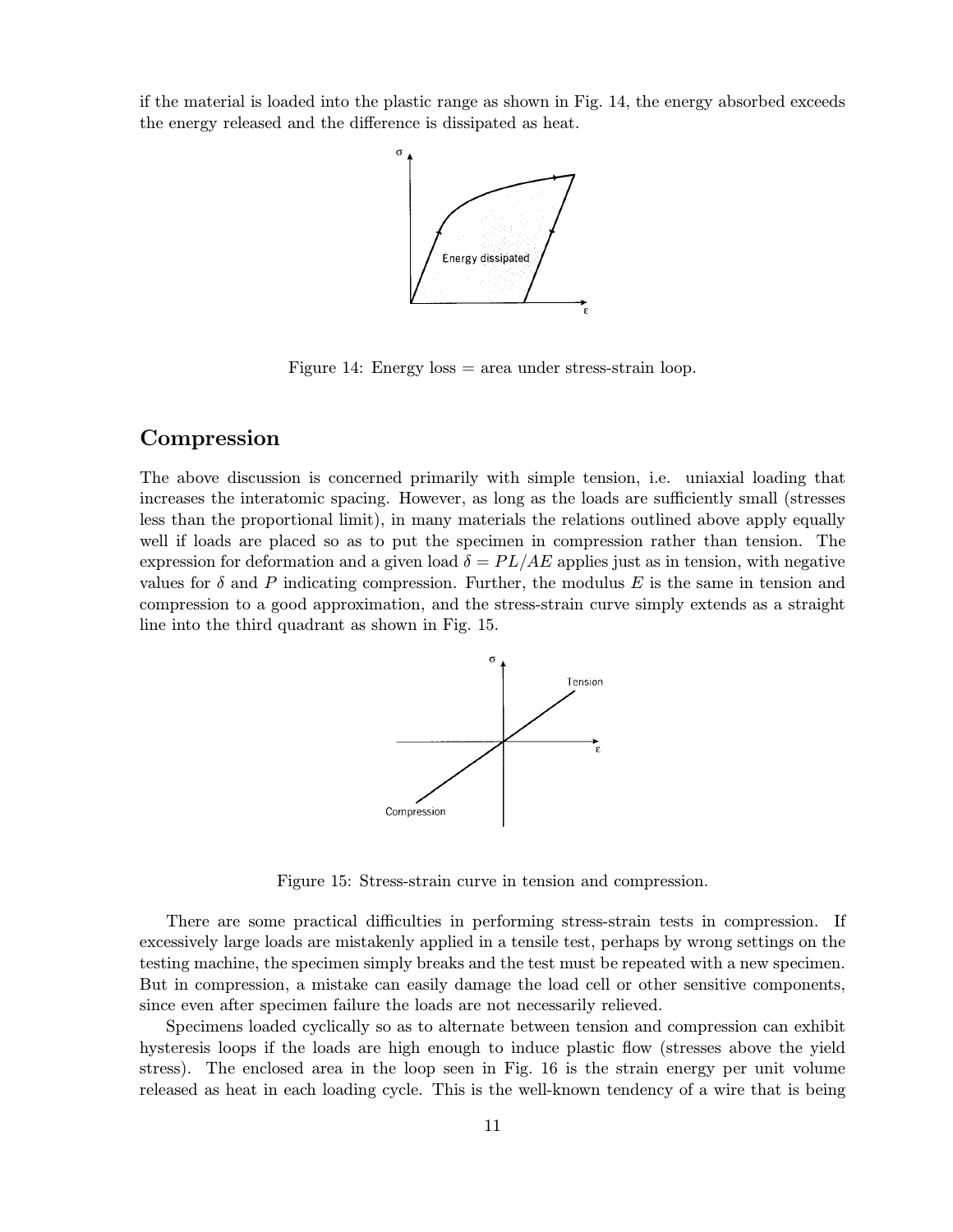bent back and forth to become quite hot at the region of plastic bending. The temperature of the specimen will rise according to the magnitude of this internal heat generation and the rate at which the heat can be removed by conduction within the material and convection from the specimen surface.



Figure 16: Hysteresis loop.

Specimen failure by cracking is inhibited in compression, since cracks will be closed up rather than opened by the stress state. A number of important materials are much stronger in compression than in tension for this reason. Concrete, for example, has good compressive strength and so finds extensive use in construction in which the dominant stresses are compressive. But it has essentially no strength in tension, as cracks in sidewalks and building foundations attest: tensile stresses appear as these structures settle, and cracks begin at very low tensile strain in unreinforced concrete.

#### References

- 1. Boyer, H.F., Atlas of Stress-Strain Curves, ASM International, Metals Park, Ohio, 1987.
- 2. Courtney, T.H., Mechanical Behavior of Materials, McGraw-Hill, New York, 1990.
- 3. Hayden, H.W., W.G. Moffatt and J. Wulff, The Structure and Properties of Materials: Vol. III Mechanical Behavior, Wiley, New York, 1965.

## Problems

- 1. The figure below shows the engineering stress-strain curve for pure polycrystalline aluminum; the numerical data for this figure are in the file aluminum.txt, which can be imported into a spreadsheet or other analysis software. For this material, determine (a) Young's modulus, (b) the 0.2% offset yield strength, (c) the Ultimate Tensile Strength (UTS), (d) the modulus of resilience, and (e) the modulus of toughness.
- 2. Develop the relations given in Eqn. 6:

$$
\sigma_t = \sigma_e (1 + \epsilon_e) = \sigma_e \lambda, \quad \epsilon_t = \ln (1 + \epsilon_e) = \ln \lambda
$$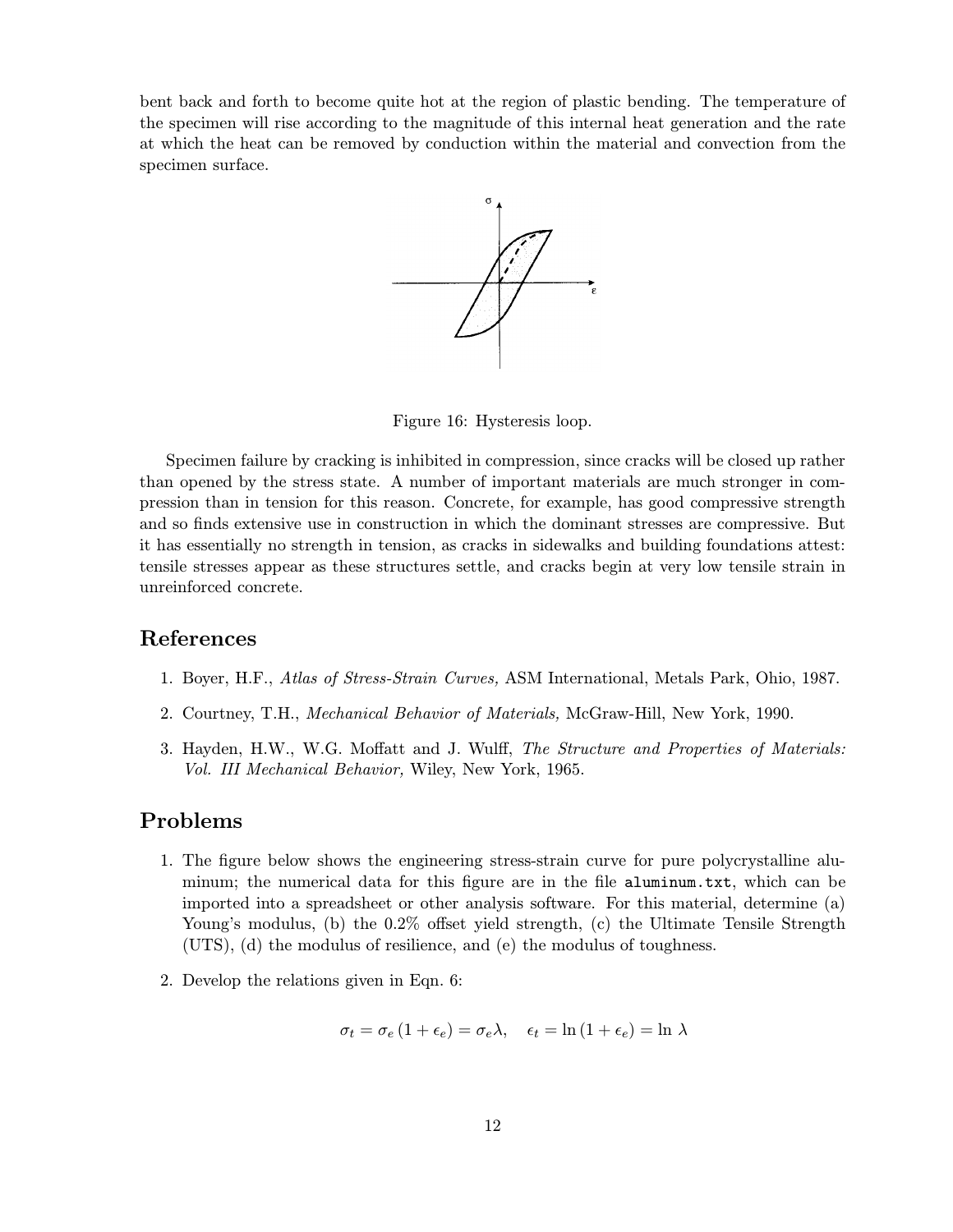

Prob. 1

- 3. Using the relations of Eqn. 6, plot the true stress-strain curve for aluminum (using data from Prob.1) up to the strain of neck formation.
- 4. Replot the the results of the previous problem using log-log axes as in Fig. 9 to determine the parameters  $A$  and  $n$  in Eqn. 8 for aluminum.
- 5. Using Eqn. 8 with parameters  $A = 800$  MPa,  $n = 0.2$ , plot the engineering stress-strain curve up to a strain of  $\epsilon_e = 0.4$ . Does the material neck? Explain why the curve is or is not valid at strains beyond necking.
- 6. Using the parameters of the previous problem, use the condition  $(d\sigma_e/d\epsilon_e)_{\text{neck}} = 0$  to show that the engineering strain at necking is  $\epsilon_{e,neck} = 0.221$ .
- 7. Use a Considère construction (plot  $\sigma_t$  vs.  $\lambda$ , as in Fig. 10 ) to verify the result of the previous problem.
- 8. Elastomers (rubber) have stress-strain relations of the form

$$
\sigma_e = \frac{E}{3}\left(\lambda - \frac{1}{\lambda^2}\right),
$$

where  $E$  is the initial modulus. Use the Considère construction to show whether this material will neck, or draw.

- 9. Show that a power-law material (one obeying Eqn. 8) necks when the true strain  $\epsilon_t$  becomes equal to the strain-hardening exponent n.
- 10. Show that the UTS (engineering stress at incipient necking) for a power-law material  $(Eqn. 8)$  is

$$
\sigma_f = \frac{An^n}{e^n}
$$

11. Show that the strain energy  $U = \int \sigma d\epsilon$  can be computed using either engineering or true values of stress and strain, with equal result.